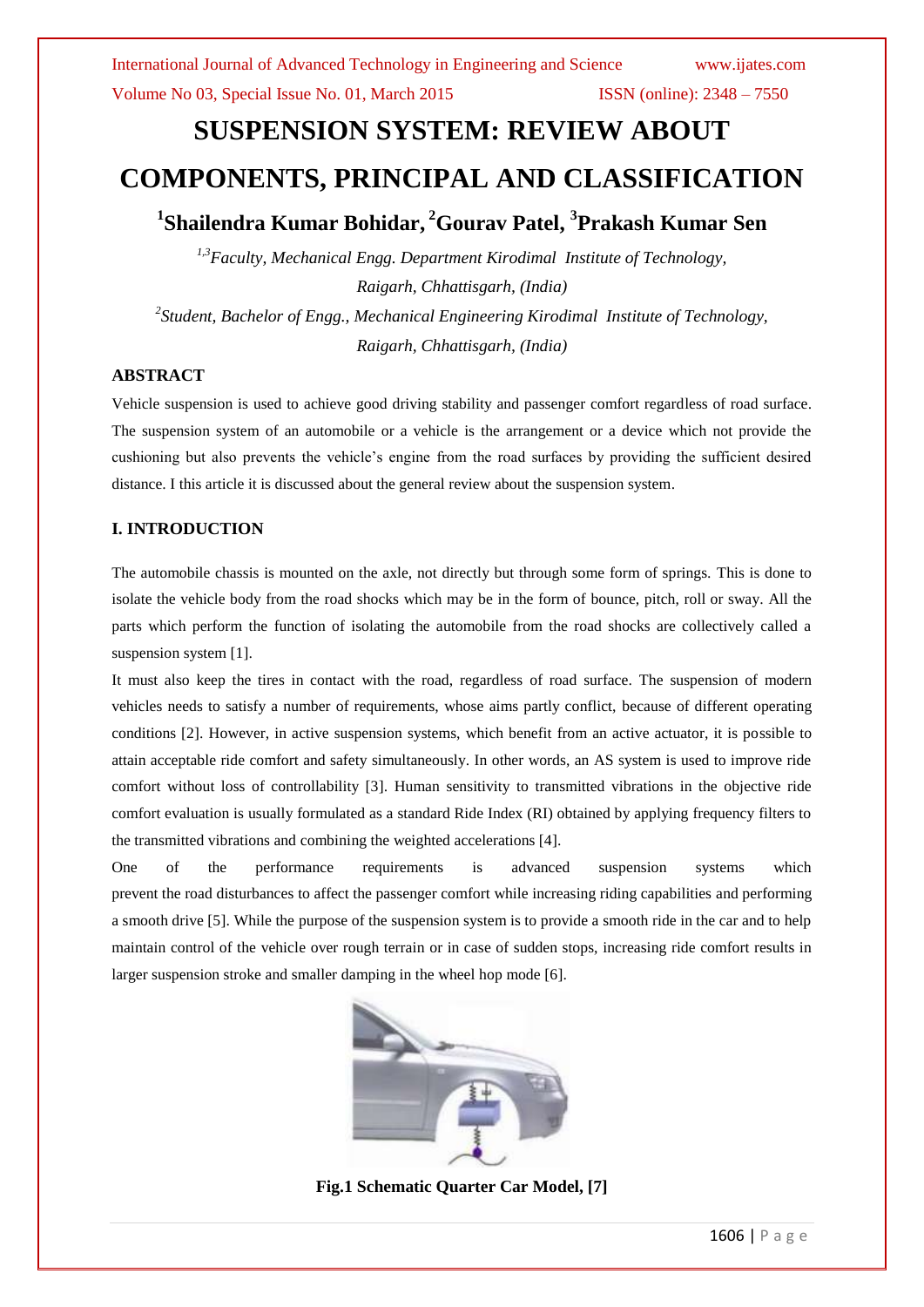#### International Journal of Advanced Technology in Engineering and Science www.ijates.com

#### Volume No 03, Special Issue No. 01, March 2015 ISSN (online): 2348 – 7550

Broadly speaking, suspension system consists of a spring and a damper. The energy of road shock causes the spring to oscillate. These oscillations are restricted to a reasonable level by the damper, which is more commonly called a shock absorber [1].

In this review, an automatic suspension system for a quarter car is explored to highlight the different technological processes used for suspension systems such as shown in Fig.1 [5].

#### **II. CLASSIFICATION OF SUSPENSION SYSTEM**

Suspension systems are classified into three categories namely

- 1. Active suspensions,
- 2. Semi-active and
- 3. Passive [8].

#### **2.1 Active Suspensions**

The active suspension systems are complex, bulky and expensive and therefore, they are not commonly used in commercial vehicles. Issues related to the design and control aspects in active suspension systems appear to be the real challenges. An excessive power is required that results in heavy loads on the engine[8]. An active suspension has an actuator that allows improve the passenger comfort due this element is placed in parallel with the damper and the spring between the car body (sprung mass) and the wheel (un-sprung mass). Typically, active suspension systems include actuators that supply additional force[9]. These additional forces are determined by a feedback control law using data from sensors attached to the vehicle. Various control strategies such as adaptive control presented by Nugroho et al. [10], fuzzy control in Ranjbar-Sabrine et al. [11] and optimal control developed by Paschedag et al. [12] have been proposed in the past years to control the active suspension system.

#### **2.2 Semi Active**

A semi-active system has the ability to modulate the damping coefficient of damper but the direction of damping force is dependent on the relative velocity across the sprung and un-sprung masses [8].The system incorporates a damper that can modulate its damping coefficient. Semi-active systems are classified as systems where the characteristics can be changed rapidly (typically in less than 100 milliseconds) [13]. The development of electrorheological (ER) and magnetorheological (MR) fluids has boosted research in the field of semi-active suspensions [13]. Nowadays, the mentioned conflicting requirements cannot be met with passive suspension systems; therefore, the application of active and semi-active suspensions is mandatory [14]. It was in early 1970s that active vehicle suspension systems were developed focusing on the optimization of trade off between ride quality and road handling [15]. Semi-active suspension enables smooth changes of damper coefficient [16]. It can be nearly as effective as fully active suspension in improving ride quality [17]. Semi-active control devices potentially offer the reliability of passive devices, yet maintain the versatility and adaptability of fully active system [18]. Magnetorheological damper is a good example of device for semi-active suspension [19-20]. Active suspension contains the power controlled actuator located between the wheels and vehicle body, for instance linear electric motor or hydraulic servomechanism.

Compared with passive suspensions, active suspensions can improve the performance of the suspension system over a wide range of frequencies [19]. Semi-active suspension is a better choice than active suspension at the cost of ride comfort and road handling but there is not a significant degradation of the performance [15]. Semi-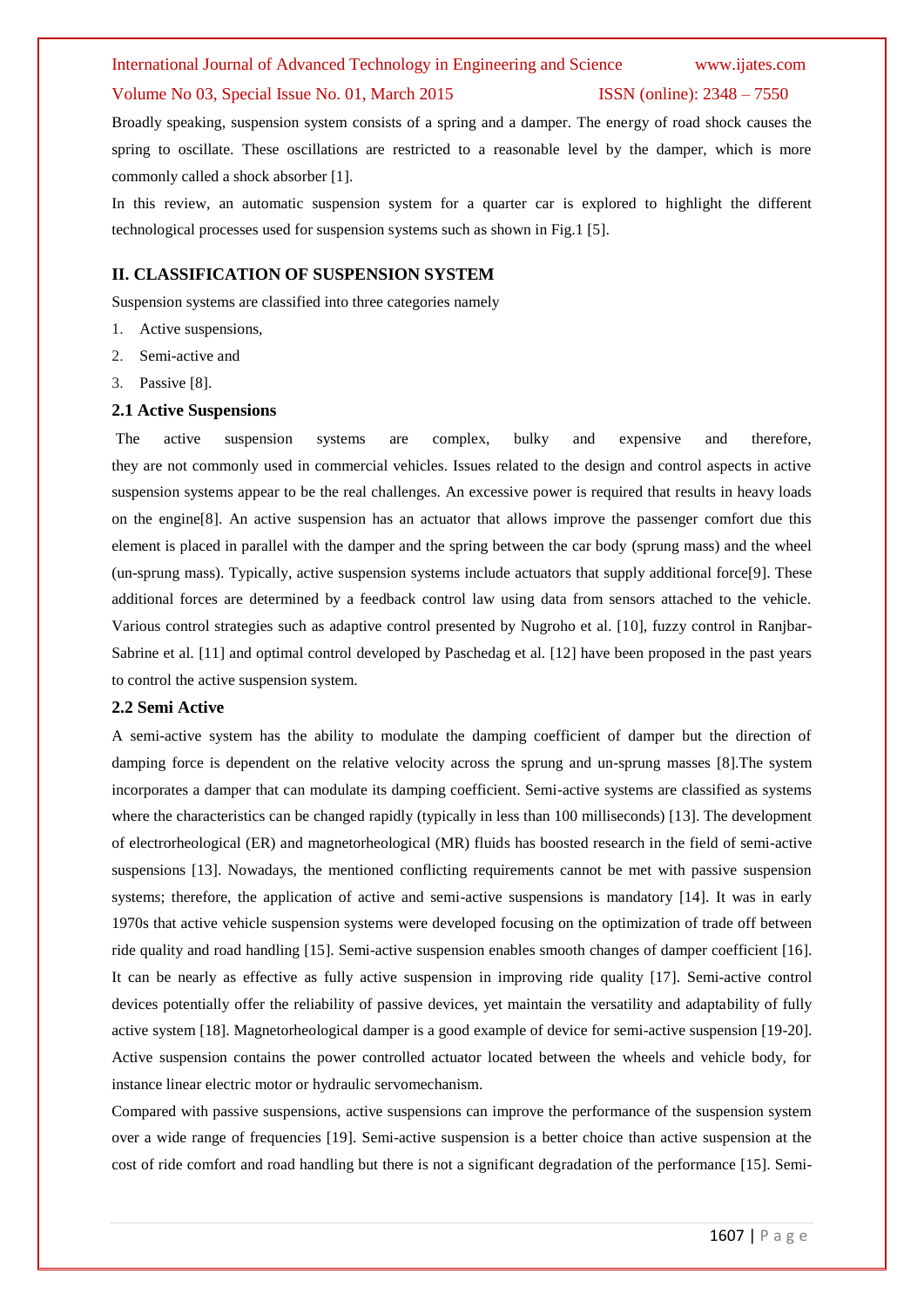## International Journal of Advanced Technology in Engineering and Science www.ijates.com

#### Volume No 03, Special Issue No. 01, March 2015 ISSN (online): 2348 – 7550

active technology can materialize the variation of damping between the softer and harder limits in accordance with the situation as compared to the passive system [21].

#### **2.3 Passive**

A passive system comprises a damper and a spring having fixed characteristics [8].

#### **III. OBJECTIVE OF SUSPENSION**

The objectives of suspension system are as follows [1]:

- To prevent the road shocks from being transmitted to the vehicle components.
- To safeguard the occupants from road shocks.
- To preserve the stability of the vehicle in pitching or rolling, while in motion.

#### **IV. BASIC CONSIDERATION**

There are various basis considerations and mainly of them are as follows [1]:

#### **4.1 Vertical loading**

When the road wheels comes across a bump or pit on the road, it is subjected to vertical forces, tensile or compressive, depending upon the nature of the road irregularity. These are absorbed by the elastic compression, shear, bending or twisting of the spring.

#### **4.2 Rolling**

The C.O.G. of the vehicles is considerably above the ground. Due to this reason, while taking the turns, the centrifugal force acts outwards on the C.O.G. of vehicle, while the road resistance acts inward at the wheels. This gives rise to a couple turning the vehicle about a longitudinal axis. This is called rolling.

#### **4.3 Side Thrust**

Centrifugal force during cornering, cross-winds, cambering of the road etc., cause a side thrust to be applied to the vehicle. Such forces are usually absorbed by the rigidity of the leaf springs or by fitting panhard rods.

#### **4.4 Road Holding**

The degree to which a vehicle maintains contact with the road surface in various types of directional changes, e.g. dip, squat, cornering, etc., and in a straight line motion is called road holding.

#### **4.5 Ride and Handling**

Ride is the qualitative ability of a vehicle to provide a smooth, comfortable drive on a bumpy road. Handling is the ability of a vehicle to safety accelerate, brake and corner.

#### **4.6 Unsprung Weight**

Unsprung weigh is the weight of the vehicle components between the suspension and the road surface. This includes rear axle assembly, steering knuckle, front axle in case of rear axle suspension, wheels, tyres and brakes. Thus it is seen that greater the weight of unsprung parts, greater will be the energy stored due to vibrations and consequently greater shocks.

#### **V. COMPONENTS**

A suspension system mainly consists of

- 1. Springs.
- 2. Shock absorbers.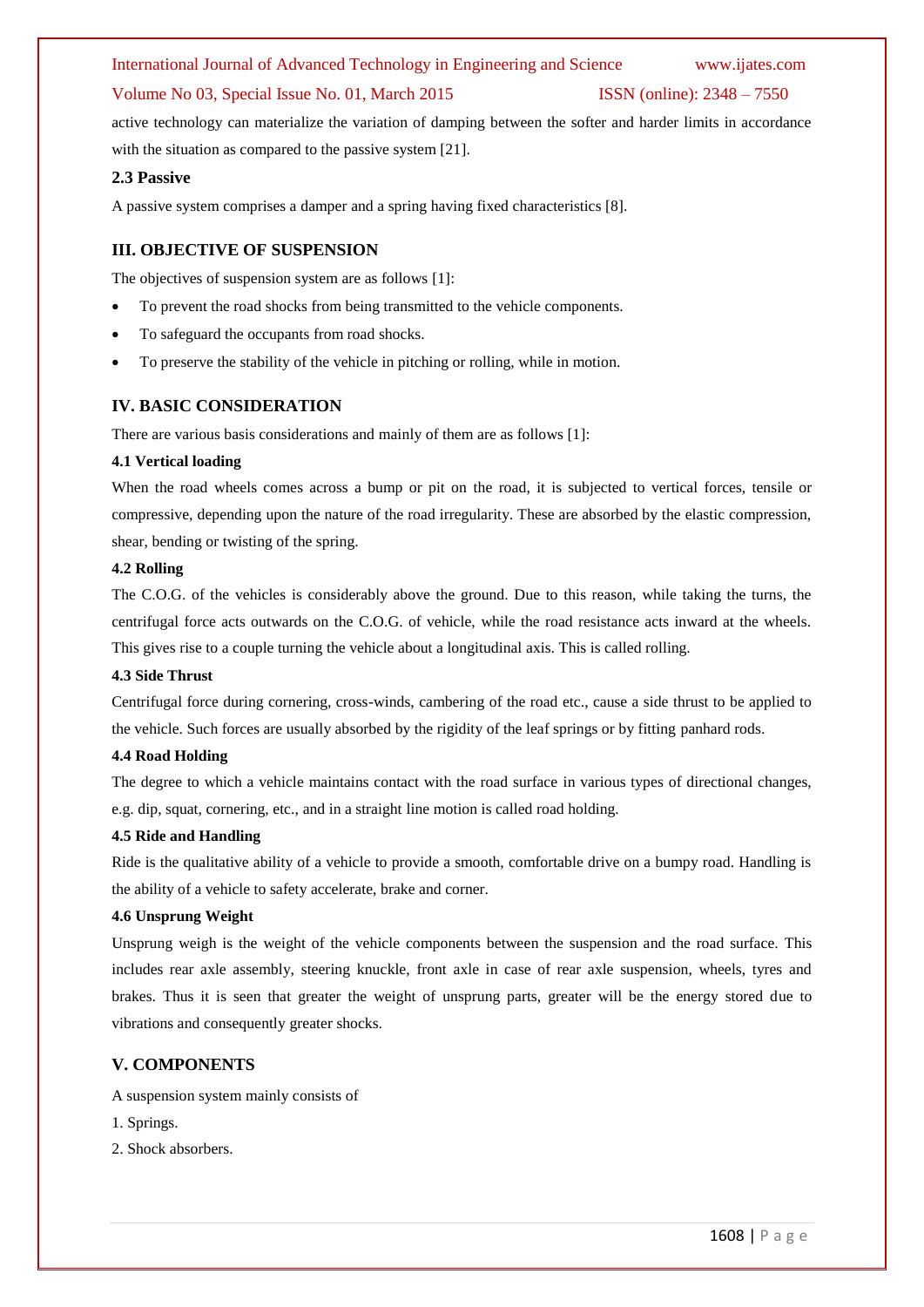# International Journal of Advanced Technology in Engineering and Science www.ijates.com Volume No 03, Special Issue No. 01, March 2015 ISSN (online): 2348 – 7550

### **5.1 Springs**

Springs are mechanical device, used for absorb the energy of shocks, vibrations of the irregularities present on the road surface.

#### **5.1.1 Function of Suspension Springs**

Springs are placed between the road wheels and the body. When the wheel comes across bump on the road, it rises and deflects the springs, thereby storing energy therein. On realising, due to the elasticity of the spring material, it rebounds thereby expanding the stored energy. In this way the spring starts vibrating, of course, with amplitude decreasing gradually on account of internal friction of the spring material and friction of the suspension joints, till vibrations die down [1].

#### **5.1.2 Types of Suspension Springs**

There are various suspension springs and the suspension spring mainly two types are used in vehicle as follows[1]:

#### **5.2.1.1 Leaf Spring**

Semi elliptic leaf springs are almost universally used for suspension in light and heavy commercial vehicles. For car also, these are widely used for rear suspension. The spring consists of a number of leaves called blades. The blades vary in length and the longest blade has eyes on its ends, called as master leaf [1].





**Fig. 2 Rear Leaf Spring** [1] **Fig. 3 Helper Spring** [1]



Helper springs are provided on many commercial vehicles in addition to the main leaf springs. They allow for a wide range of loading [1].

### **5.2.2.2 Coil Spring**



### **Fig. 4 Helper Coil Spring [1]**

Mainly used with independent suspension system, as they can be well accommodated in restricted spaces. Coil springs don't have noise problems nor do they have static friction causing harshness of ride as in case of leaf springs. It takes the shear as well as bending stresses. A helper spring is also sometimes used to provide progressive stiffness against increasing load.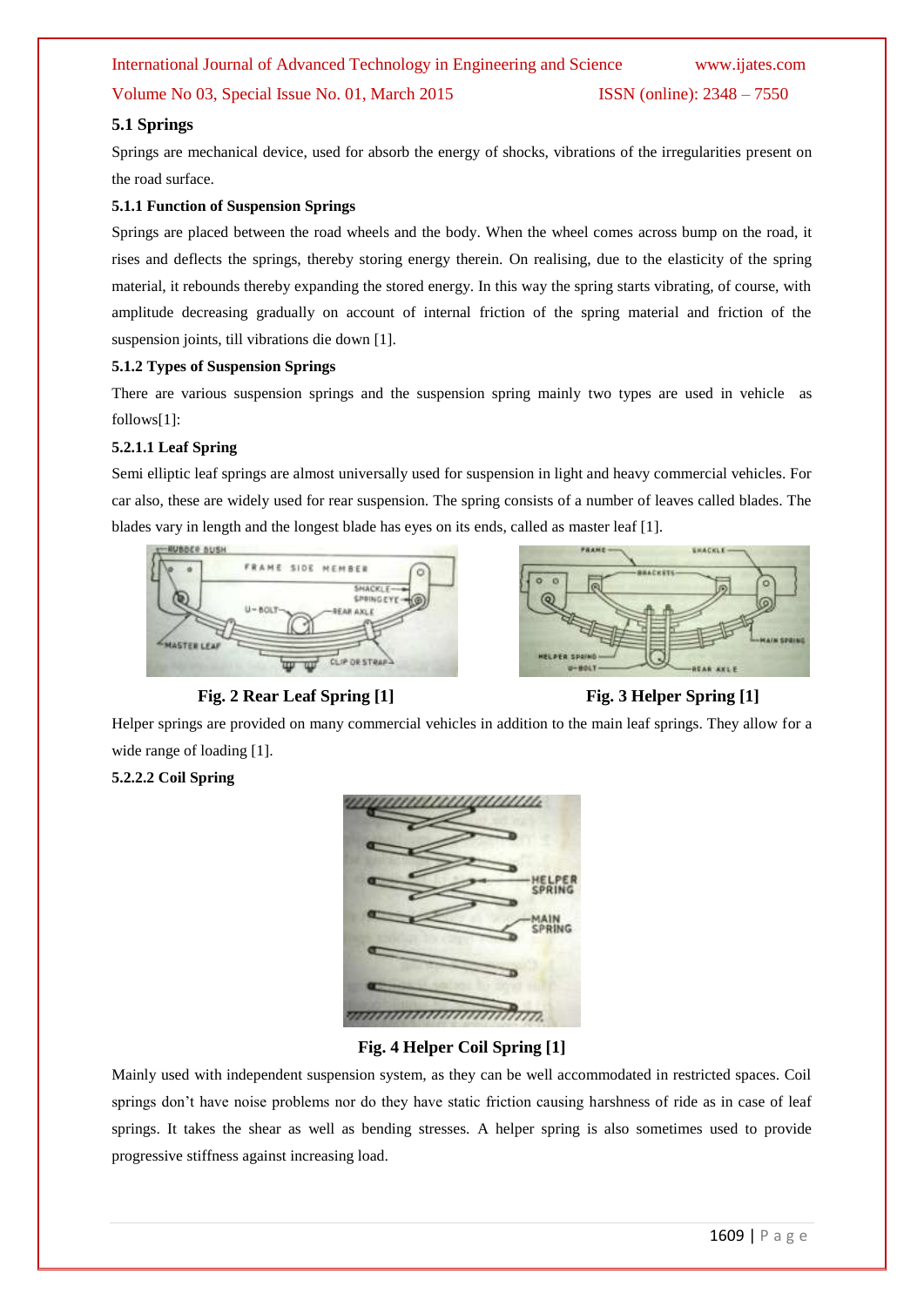# International Journal of Advanced Technology in Engineering and Science www.ijates.com Volume No 03, Special Issue No. 01, March 2015 ISSN (online): 2348 – 7550

#### **5.2 Shock Absorbers**

**1.** A springing device must be compromise between flexibility and stiffness. If it is more rigid, it will not absorb road shocks efficiently and if is more flexible it will continue to vibrate even after bump has passed. So we must have a damping of the spring to prevent excessive flexing.



**Fig. 5 The Principle of Operation of Hydraulic Shock Absorber [1]**

#### **5.2.2 Type of Shock Absorber**

There are mainly two types of shock absorber are used, are as follows [1]:

#### **5.2.2.1 Telescopic Type Hydraulic Shock Absorber**



**Fig.6 Telescopic Type Shock Absorber [1]**

The principle of operation of a hydraulic shock absorber is that when a piston forces the fluid in a cylinder to pass through some hole[fig. 5], a high resistance to the movement of piston is developed, which provides damping effect [1].



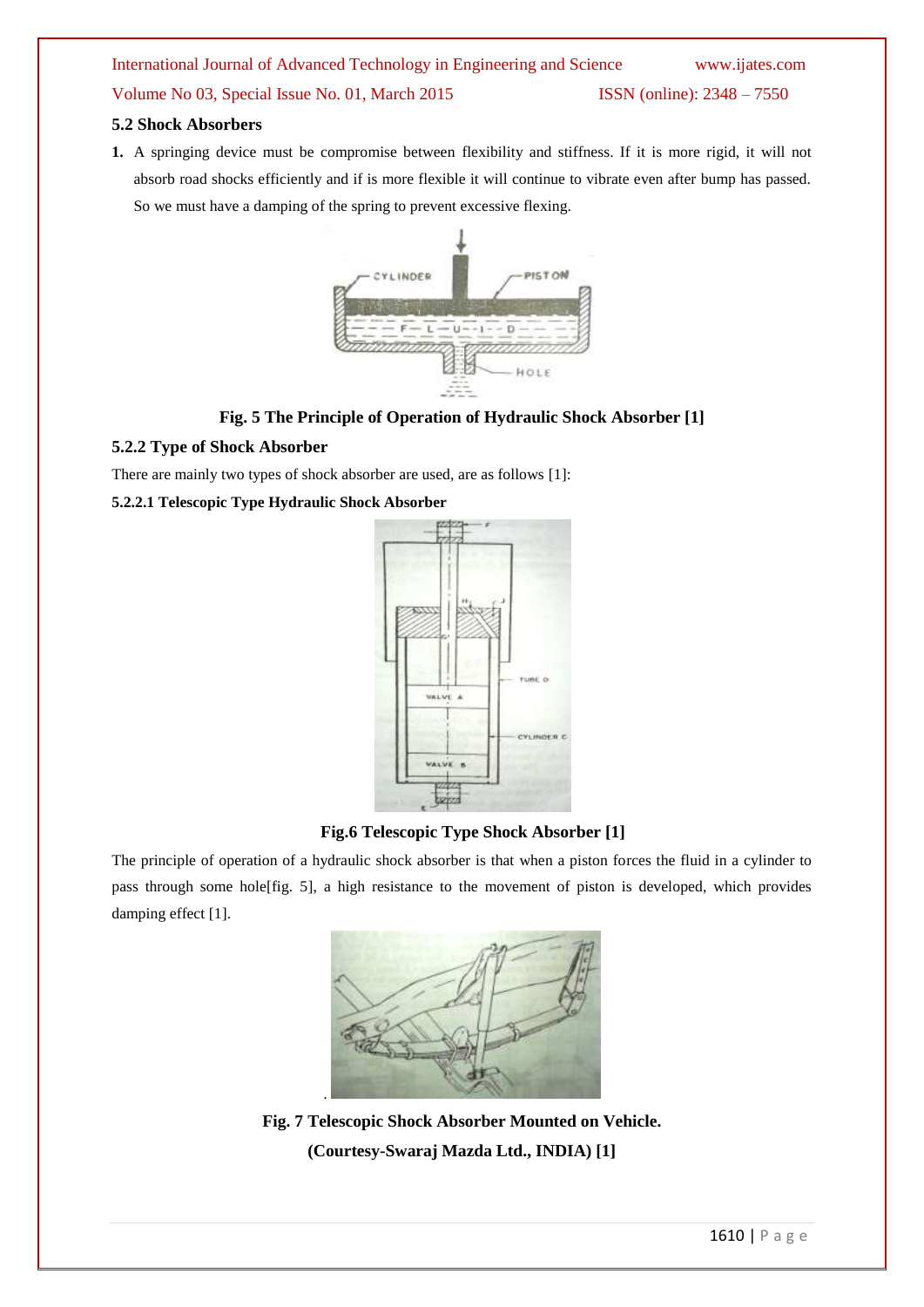#### International Journal of Advanced Technology in Engineering and Science www.ijates.com

#### Volume No 03, Special Issue No. 01, March 2015 ISSN (online): 2348 – 7550

# This type has additional advantages that the damping is proportional to the square of the speed. In this type of shock absorber the tubular shape of early telescopes used in ancient times. Thus it is called as telescopic type shock absorber [1].

#### **5.2.2.2 Lever Arm Type Shock Absorber**



**Fig. 8 Lever Arm Type Shock Absorber (Courtesy-Armstrong Patents Co. Td., England)**

Lever arm type of shock absorber has also been employed in certain vehicles. The advantage is that the large deflections are possible. It consists of two pistons operating in two adjacent chambers filled with oil and connected through holes which are covered or uncovered by means of a valve. The up and down movement of the lever arm due to road shocks causes one piston to move up and the other down, thus causing the oil to flow through the oil holes, which absorbs the energy of vibrations and their damping [1] .

#### **VI. CONCLUSION**

The suspension system provides the vehicle acts as a safety member by providing the desired height and the cushioning against the bumps or irregularities present on the road surface.The suspension system absorbs the energy generate due to road irregularities or bumps, pits etc., and these energy are transferred from the vehicle to the earth or road.

#### **REFERENCES**

- [1]. Dr. KIRPAL SINGH, "Automobile Engineering", B.Sc.(Mech.) Hons, M.Sc.(Engg.) Ph.D., Adv., Dip (german), Cert. E.T.T.(Russian)M.I.E.(INDIA), M.I.E.S.T.E., Ex. Professor and HOD , Punjab Engg. College Chandigarh,Principal Shri sukhmani institute of engg. And Technology, Dera Basi (punjab) ISBN: 81-8014-015-6, p.g.202-205,209,213,218-220,223.
- [2]. Reimpell, J. and Stoll, H., The Automotive Chassis: Engineering Principles, 2nd Edn., Butterworth Heinemann Press, London, UK, pp. 1–2 (2001).
- [3]. Sharp, R.S. and Hassan, S.A. "The relative performance capabilities of passive active and semi-active car suspension systems'', Proceedings of Institution of Mechanical Engineers, pp. 219–228 (1986)
- [4]. International standard ISO 2931-1 "Mechanical vibration and shock— evaluation of human exposure to whole-body vibration'' (1997)
- [5]. Dr. Ayman A. Aly is with Mechatronics Section, Faculty of Engineering, Taif University, Taif, 888, Saudi Arabia, on leave from Mechatronics Section, Faculty of Engineering, Assiut University, Assiut 71516, Egypt, (draymanelnaggar@yahoo.com)., Car Suspension Control Systems: Basic Principles.